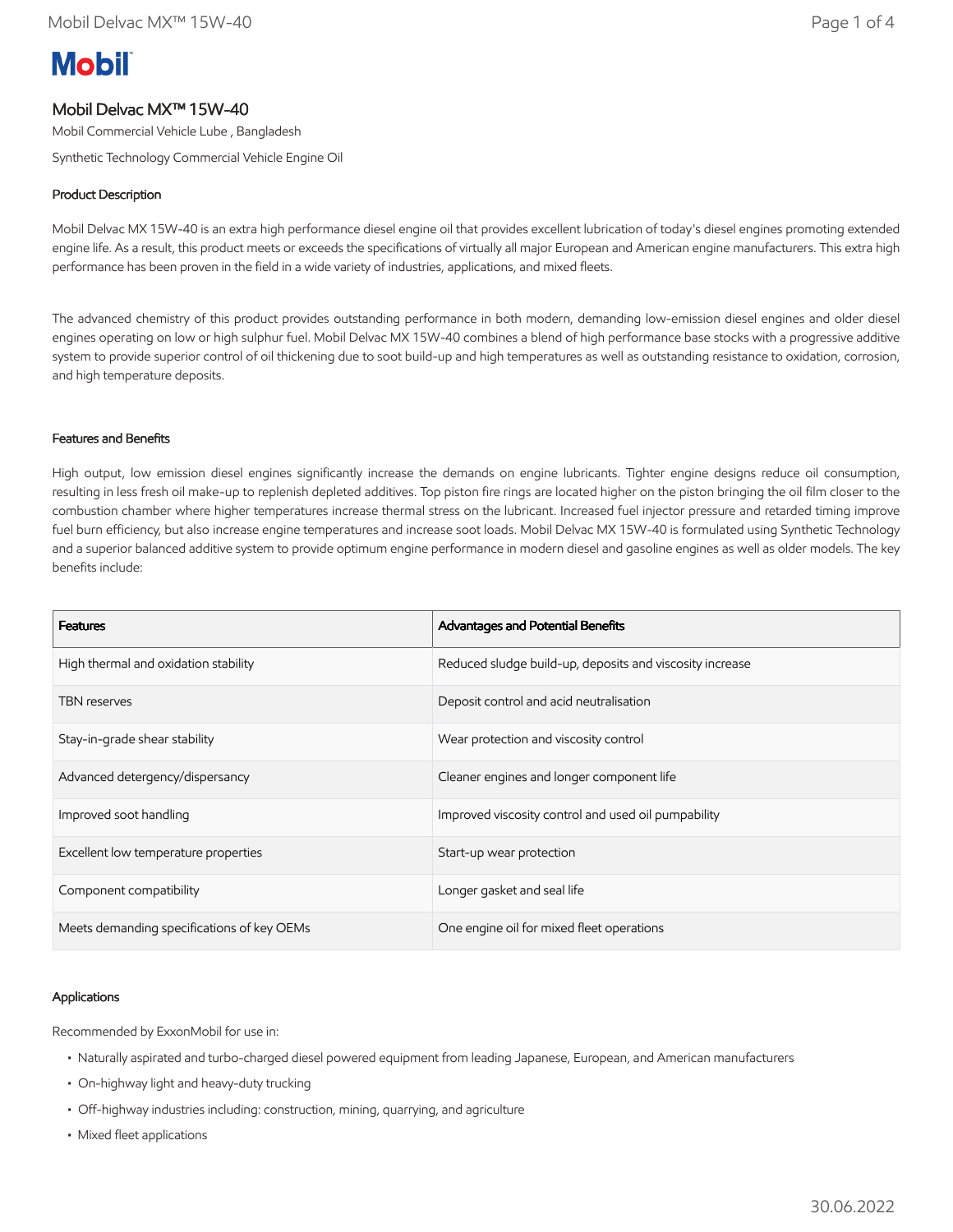# Specifications and Approvals

 $\overline{a}$ 

| This product has the following approvals: |
|-------------------------------------------|
| Mack EO-M Plus                            |
| Mack EO-N                                 |
| MB-Approval 228.3                         |
| MTU Oil Category 2                        |
| <b>RENAULT TRUCKS RLD-2</b>               |
| VOLVO VDS-3                               |

| This product is recommended for use in applications requiring: |
|----------------------------------------------------------------|
| ACEA B2                                                        |
| API CG-4                                                       |
| API CF-4                                                       |
| API CF                                                         |
| Cummins CES 20072                                              |
| Cummins CES 20071                                              |
| Detroit 7SE 270 (4-STROKE CYCLE)                               |
| Mack EO-M                                                      |
| RENAULT TRUCKS RLD                                             |
| VOLVO VDS-2                                                    |

| This product meets or exceeds the requirements of: |
|----------------------------------------------------|
| API CI-4                                           |
| API CH-4                                           |
| <b>APISL</b>                                       |
| API SJ                                             |
| Caterpillar ECF-2                                  |
| Cummins CES 20078                                  |
| Cummins CES 20077                                  |
| Cummins CES 20076                                  |